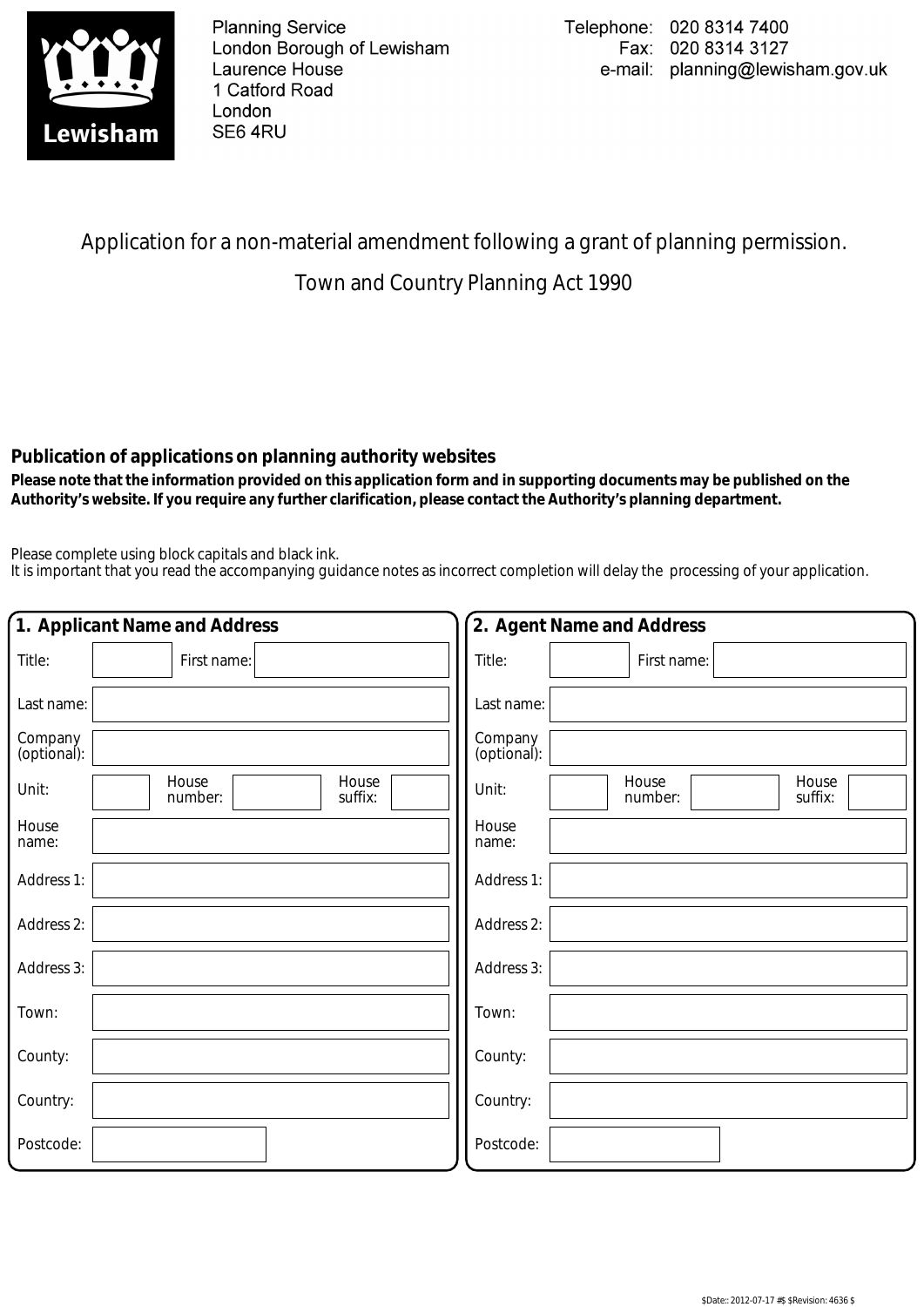|                                                                                                                        | 4. Pre-application Advice                                                                                                             |                      |
|------------------------------------------------------------------------------------------------------------------------|---------------------------------------------------------------------------------------------------------------------------------------|----------------------|
| 3. Site Address Details<br>Please provide the full postal address of the application site.                             | Has assistance or prior advice been sought from the local                                                                             |                      |
| House<br>House<br>Unit:<br>suffix:<br>number:                                                                          | authority about this application?                                                                                                     | Yes<br>No            |
| House<br>name:                                                                                                         | If Yes, please complete the following information about the advice<br>you were given. (This will help the authority to deal with this |                      |
| Address 1:                                                                                                             | application more efficiently).<br>Please tick if the full contact details are not                                                     |                      |
| Address 2:                                                                                                             | known, and then complete as much as possible:                                                                                         |                      |
| Address 3:                                                                                                             | Officer name:                                                                                                                         |                      |
| Town:                                                                                                                  | Reference:                                                                                                                            |                      |
| County:                                                                                                                |                                                                                                                                       |                      |
| Postcode<br>(optional):                                                                                                | Date of advice (DD/MM/YYYY):                                                                                                          |                      |
| Description of location or a grid reference.<br>(must be completed if postcode is not known):                          | Details of pre-application advice received:                                                                                           |                      |
| Easting:<br>Northing:<br>Description:                                                                                  |                                                                                                                                       |                      |
|                                                                                                                        |                                                                                                                                       |                      |
|                                                                                                                        |                                                                                                                                       |                      |
| 5. Eligibility                                                                                                         |                                                                                                                                       |                      |
| Do you, or the person on whose behalf you are making this application,                                                 |                                                                                                                                       |                      |
| have an interest in the part of the land to which this amendment relates?                                              | Yes<br>No                                                                                                                             |                      |
| If you have answered No to this question, you cannot apply to make a non-material amendment.                           |                                                                                                                                       |                      |
| If you are not the sole owner, has notification under article 9 of the DMPO been given?                                | Yes<br>No                                                                                                                             | Not Applicable       |
|                                                                                                                        |                                                                                                                                       |                      |
| If you have answered No to this question, you cannot apply to make a non-material amendment.                           |                                                                                                                                       |                      |
|                                                                                                                        |                                                                                                                                       |                      |
| If you have answered Yes to this question, please give details of persons notified:                                    |                                                                                                                                       |                      |
| Person Notified                                                                                                        | Address                                                                                                                               | Date of Notification |
|                                                                                                                        |                                                                                                                                       |                      |
|                                                                                                                        |                                                                                                                                       |                      |
|                                                                                                                        |                                                                                                                                       |                      |
|                                                                                                                        |                                                                                                                                       |                      |
|                                                                                                                        |                                                                                                                                       |                      |
|                                                                                                                        |                                                                                                                                       |                      |
|                                                                                                                        |                                                                                                                                       |                      |
|                                                                                                                        |                                                                                                                                       |                      |
|                                                                                                                        |                                                                                                                                       |                      |
| 6. Authority Employee / Member<br>With respect to the Authority, I am:                                                 | Do any of these statements apply to you?                                                                                              |                      |
| (a) a member of staff<br>(b) an elected member<br>(c) related to a member of staff<br>(d) related to an elected member | No<br>Yes                                                                                                                             |                      |
| If yes please provide details of the name, relationship and role                                                       |                                                                                                                                       |                      |
|                                                                                                                        |                                                                                                                                       |                      |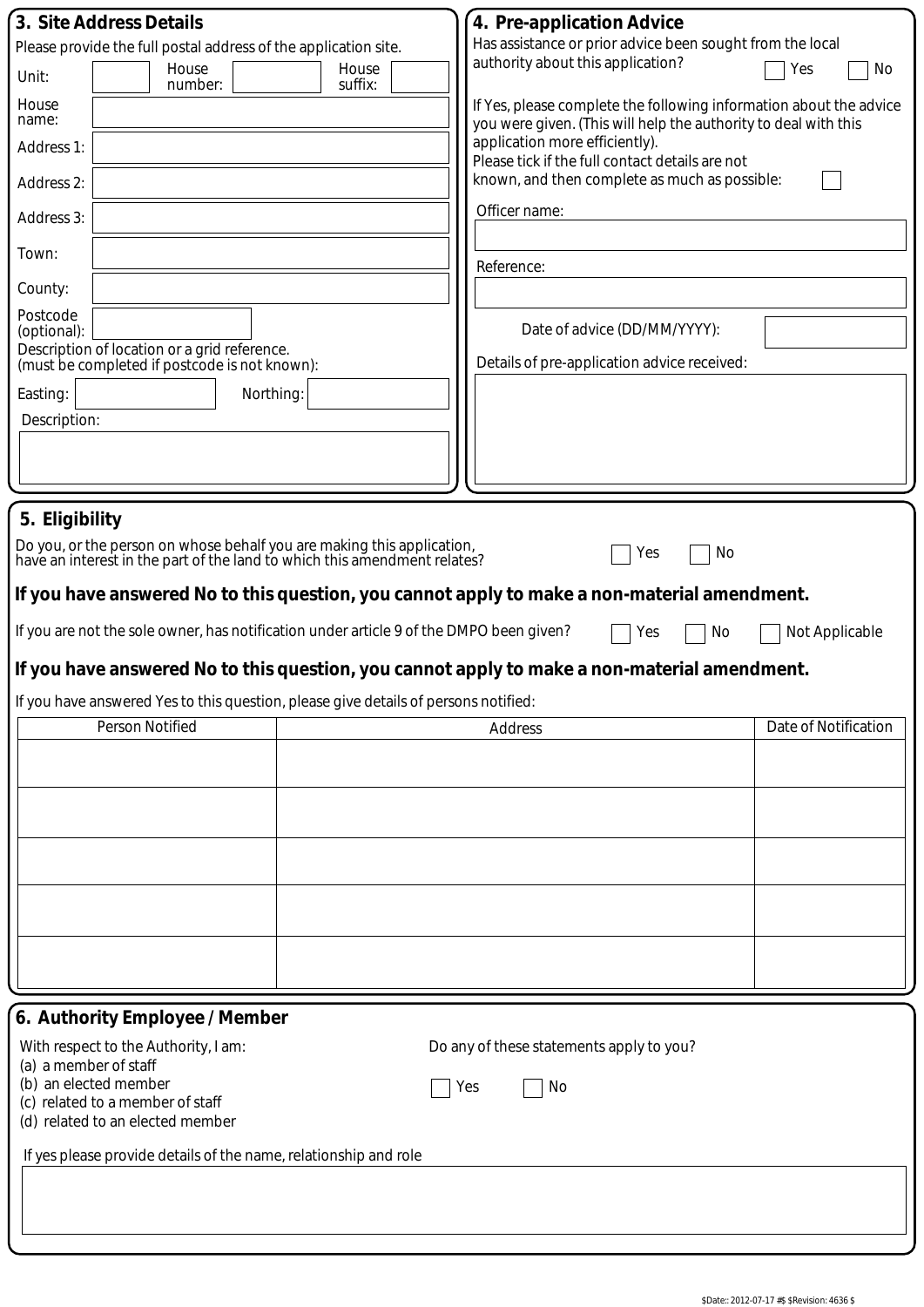| 7. Description Of Your Proposal                                                                                                                                                                                                    |                                |
|------------------------------------------------------------------------------------------------------------------------------------------------------------------------------------------------------------------------------------|--------------------------------|
| Please provide a description of the approved development as shown on the decision letter, including application reference number and<br>date of decision in the sections below. Please also provide the original application type: |                                |
|                                                                                                                                                                                                                                    |                                |
|                                                                                                                                                                                                                                    |                                |
|                                                                                                                                                                                                                                    |                                |
|                                                                                                                                                                                                                                    |                                |
|                                                                                                                                                                                                                                    |                                |
|                                                                                                                                                                                                                                    |                                |
| Reference number:                                                                                                                                                                                                                  | Date of decision (DD/MM/YYYY): |
|                                                                                                                                                                                                                                    |                                |
| What was the original application type?:<br>(e.g. 'Full', 'Householder and Listed Building', 'Outline')                                                                                                                            |                                |
| For the purpose of calculating fees, which of the following best describes the original application type?                                                                                                                          |                                |
| Householder development: development to an existing dwelling-house or development within its curtilage                                                                                                                             |                                |
| Other: anything not covered by the above category                                                                                                                                                                                  |                                |
| 8. Non-Material Amendment(s) Sought                                                                                                                                                                                                |                                |
| Please describe the non-material amendment(s) you are seeking to make:                                                                                                                                                             |                                |
|                                                                                                                                                                                                                                    |                                |
|                                                                                                                                                                                                                                    |                                |
|                                                                                                                                                                                                                                    |                                |
|                                                                                                                                                                                                                                    |                                |
|                                                                                                                                                                                                                                    |                                |
|                                                                                                                                                                                                                                    |                                |
|                                                                                                                                                                                                                                    |                                |
|                                                                                                                                                                                                                                    |                                |
| Are you intending to substitute amended plans or drawings?                                                                                                                                                                         | No<br>Yes                      |
| If Yes, please complete the following:                                                                                                                                                                                             |                                |
| Old plan/drawing number(s):                                                                                                                                                                                                        |                                |
|                                                                                                                                                                                                                                    |                                |
| New plan/drawing number(s):                                                                                                                                                                                                        |                                |
|                                                                                                                                                                                                                                    |                                |
| Please state why you wish to make this amendment:                                                                                                                                                                                  |                                |
|                                                                                                                                                                                                                                    |                                |
|                                                                                                                                                                                                                                    |                                |
|                                                                                                                                                                                                                                    |                                |
|                                                                                                                                                                                                                                    |                                |